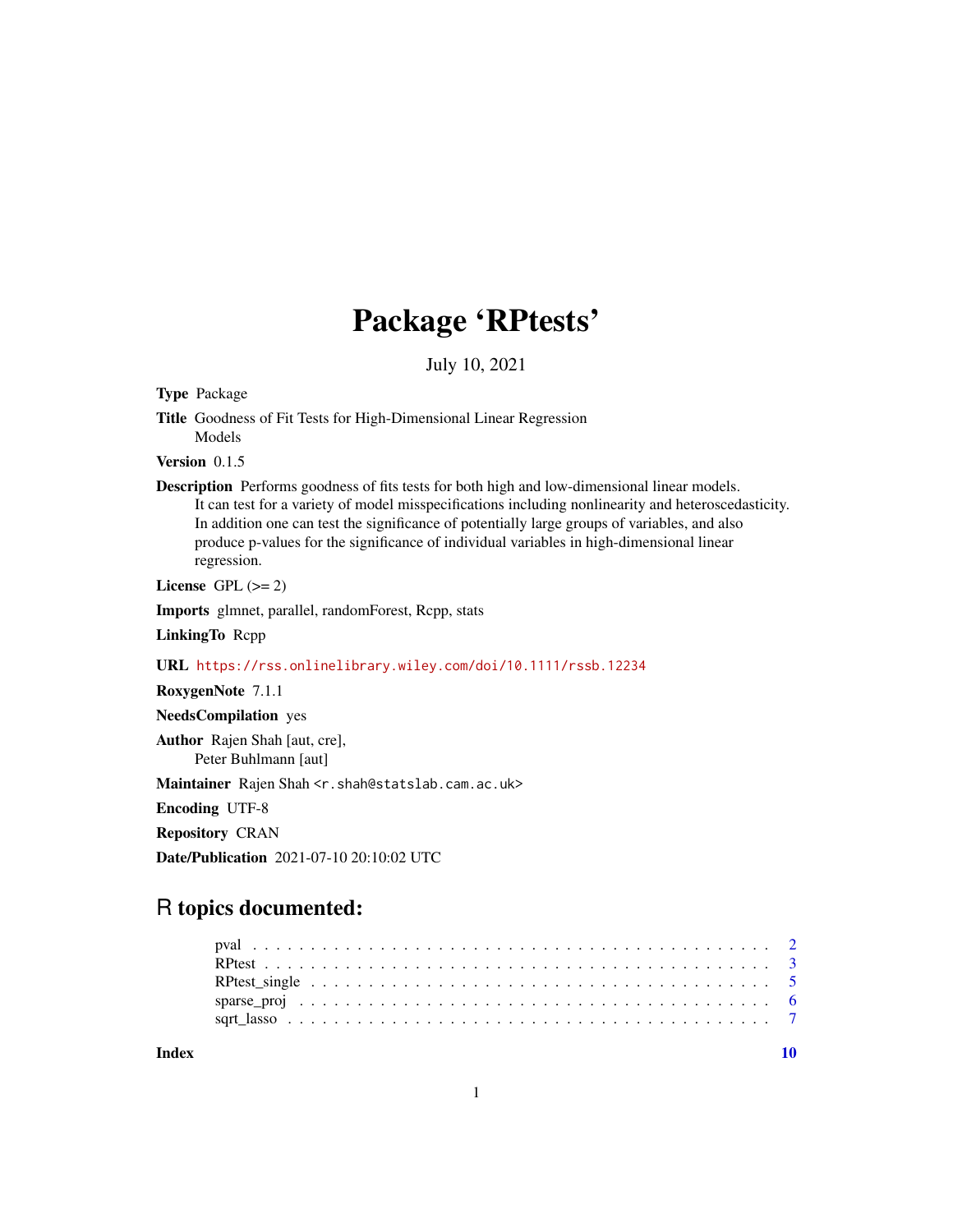<span id="page-1-0"></span>

#### Description

Produces p-values given a list of simulated test statistics and the true test statistic (which may be a vector if it is the output of multiple RP functions).

#### Usage

pval(test, test\_sim)

#### Arguments

| test     | A numeric vector of test statistics.                                     |
|----------|--------------------------------------------------------------------------|
| test sim | A list of test statisities, each component of which is a numeric vector. |

#### Details

In the case where the individual test statistics are vectors, the first component of test is compared against the first components of test\_sim[[1]], test\_sim[[2]] etc. and the results of these multiple comparisons are combined into a single p-value (see the reference). When the lengths of the test statistics differ, the final components are first discarded to make all the test statistics have equal length.

#### Value

A single p-value.

#### References

Shah, R. D., Buhlmann, P. (2017) *Goodness of fit tests for high-dimensional linear models* [https:](https://rss.onlinelibrary.wiley.com/doi/10.1111/rssb.12234) [//rss.onlinelibrary.wiley.com/doi/10.1111/rssb.12234](https://rss.onlinelibrary.wiley.com/doi/10.1111/rssb.12234)

#### See Also

[RPtest](#page-2-1) the output of which this would typically be applied to.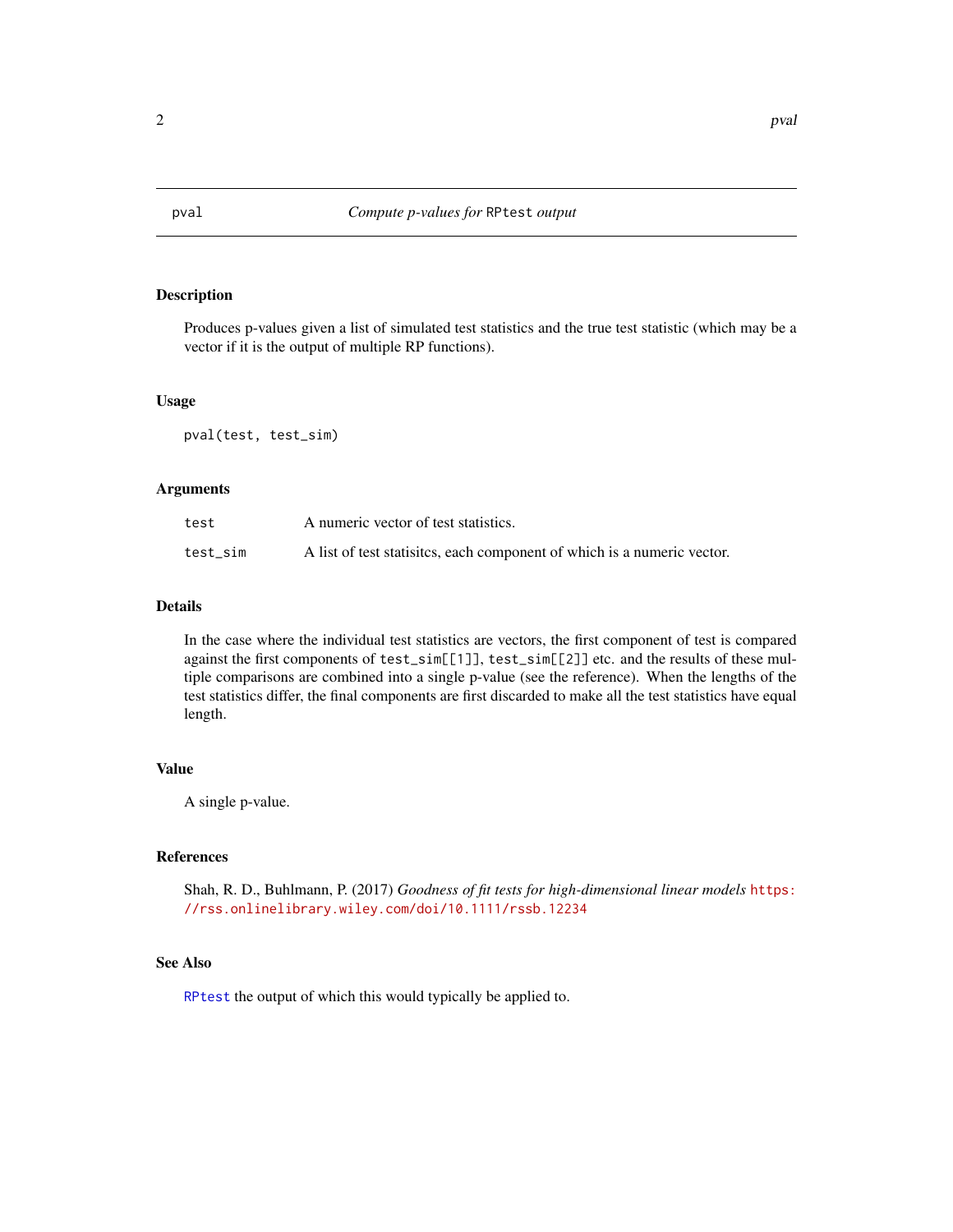#### <span id="page-2-1"></span><span id="page-2-0"></span>Description

Can test for the significance of (potentially large) groups of predictors and the presence of nonlinearity or heteroscedasticity in the context of both low and high-dimensional linear models. Outputs a p-value. Also allows for the calibration of arbitrary goodness of fit tests via specification of RPfunction.

#### Usage

```
RPtest(
 x,
 y,
  resid_type = c("Lasso", "OLS"),
  test = c("nonlin", "group", "hetero"),
 x_alt,
 RPfunction = NULL,
 B = 49L,rand_gen = rnorm,
 noise_matrix = NULL,
 mc.cores = 1L,
 nfolds = 5L,
 nperms = 2L,
 beta_est = NULL,
  resid_only = FALSE,
  output_all = FALSE,
  verbose = FALSE
)
```
#### Arguments

| $\mathsf{x}$ | Input matrix with nobs rows, each an observation vector.                                                                                                                                                                                                                                         |
|--------------|--------------------------------------------------------------------------------------------------------------------------------------------------------------------------------------------------------------------------------------------------------------------------------------------------|
| У            | Response vector.                                                                                                                                                                                                                                                                                 |
| resid_type   | Type of residuals used for the test (see details below). Use Lasso when the null<br>model is high-dimensional; otherwise use OLS.                                                                                                                                                                |
| test         | Type of departure from the linear model to test for (see details below). Ignored<br>if RPfunction is given.                                                                                                                                                                                      |
| $x$ alt      | If test is group, this gives the set of variables whose significance we wish to<br>ascertain, after controlling for those in x. If RPfunction is given, it is the input<br>matrix passed to the function RP function.                                                                            |
| RPfunction   | A residual prediction (RP) function that must permit calling as RPfunction (x_alt, resid)<br>where resid is a numeric vector with nobs components. The output must be ei-<br>ther a single number or a numeric vector (in the latter case RP function would<br>encode a number of RP functions). |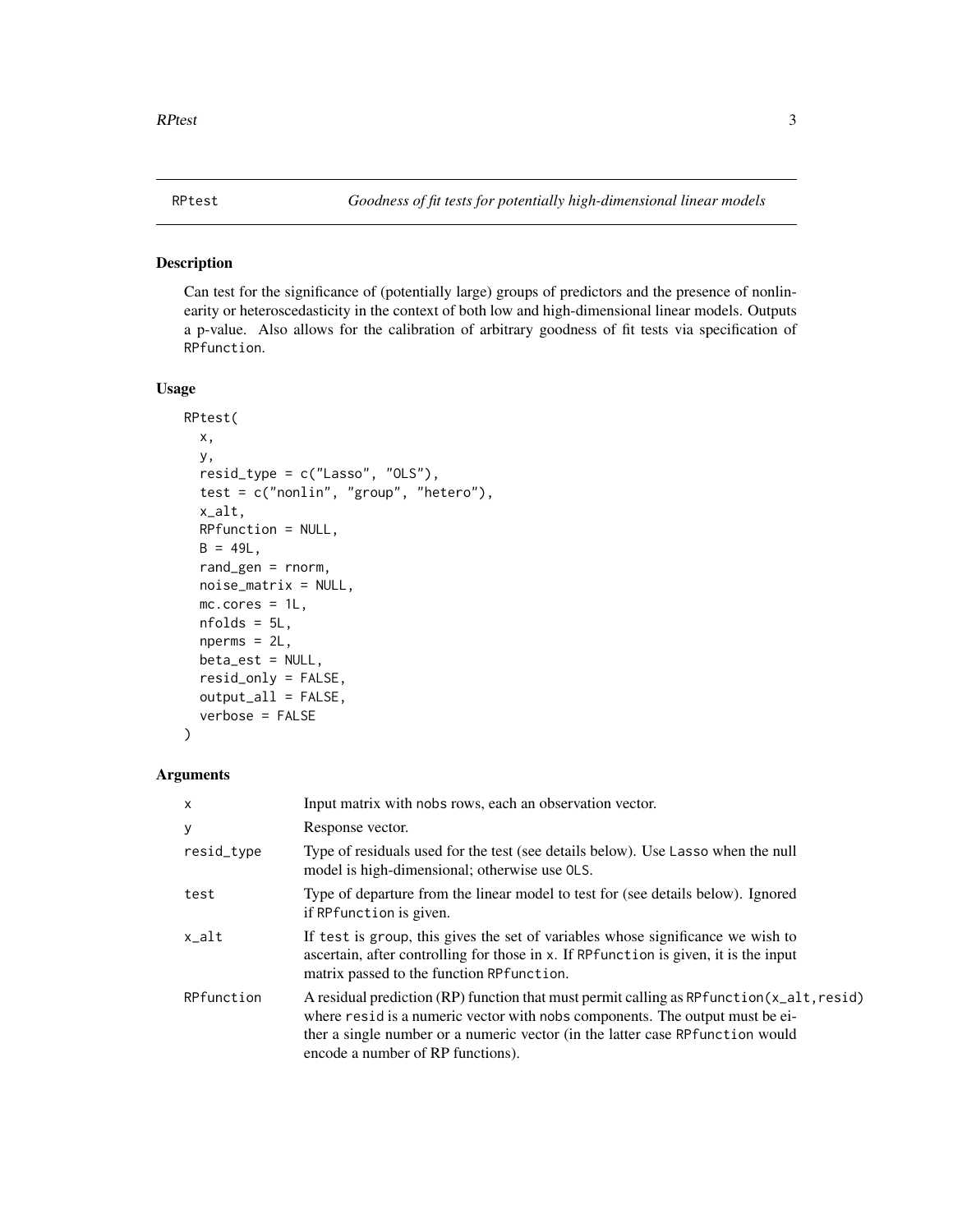<span id="page-3-0"></span>

| B            | The number of bootstrap samples to use - note the p-value produced will always<br>be at least 1/B.                                                                                                                                                                                                                                                                                                      |
|--------------|---------------------------------------------------------------------------------------------------------------------------------------------------------------------------------------------------------------------------------------------------------------------------------------------------------------------------------------------------------------------------------------------------------|
| rand_gen     | A function to generate the simulated errors up to an unknown scale factor. It<br>must permit calling as rand_gen(nobs*B). Determines the form of errors in<br>the null model. The default rnorm equates to a null of a (sparse) Gaussian linear<br>model. Setting rand_gen=NULL resamples residuals to generate simulated errors<br>and approximates a null of i.i.d. errors with unknown distribution. |
| noise_matrix | An optional matrix whose columns are the simulated errors to use. Note that B<br>and rand_gen will be ignored if this is supplied.                                                                                                                                                                                                                                                                      |
| mc.cores     | The number of cores to use. Will always be 1 in Windows.                                                                                                                                                                                                                                                                                                                                                |
| nfolds       | Number of folds to use when performing cross-validation to obtain beta_est,<br>the initial estimate of the vector of regression coefficients, via Lasso estimation.                                                                                                                                                                                                                                     |
| nperms       | Number of permutations of the data for which nfolds cross-validation is to be<br>performed. Thus in total prediction errors on nfolds*nperms folds are averaged<br>over.                                                                                                                                                                                                                                |
| beta_est     | An optional user-supplied estimate.                                                                                                                                                                                                                                                                                                                                                                     |
| resid_only   | If TRUE only outputs the residuals without applying an RP function.                                                                                                                                                                                                                                                                                                                                     |
| output_all   | In addition to the p-value, gives further output (see Value below).                                                                                                                                                                                                                                                                                                                                     |
| verbose      | Whether to print addition information.                                                                                                                                                                                                                                                                                                                                                                  |

#### Details

The function works by first computing residuals from a regression of y on x. Next B sets of errors generated through rand\_gen are added to a signal derived from beta\_est and aritificial residuals are computed. The option  $resid\_only = TRUE$  then outputs these residuals along with the original residuals, scaled to have l\_2-norm squared equal to nobs. The residuals in question are OLS residuals when resid\_type=OLS (case a - for use when the null hypothesis is low-dimensional so the number of columns of x is smaller than nobs-1), and square-root / scaled Lasso residuals otherwise (case b). The options for test then apply different functions to the residuals as described below.

- nonlin In case (a), the test statistic is the RSS (residual sum of squares) of a [randomForest](#page-0-0) fit from regressing the residuals on to x; case (b) is similar but the OOB error is used and the regression is carried out on the equicorrelation set rather than all of x.
- group  $x$ -alt is first residualised with respect to x by (a) OLS or (b) sparse-proj. Then the RSS from Lasso fits from regressions of the residuals on to x\_alt are used.
- hetero Uses the RSS from Lasso fits from regressions of the squared residuals to the equicorrelation set (b) or all of  $x$  (a).

#### Value

When resid\_only=FALSE and output\_all=FALSE, the output is a single p-value. Otherwise, a list with some of the following components is returned (resid\_only=FALSE causes the last two components to be omitted):

p-value p-value

beta\_est estimated vector of regression coefficients beta\_est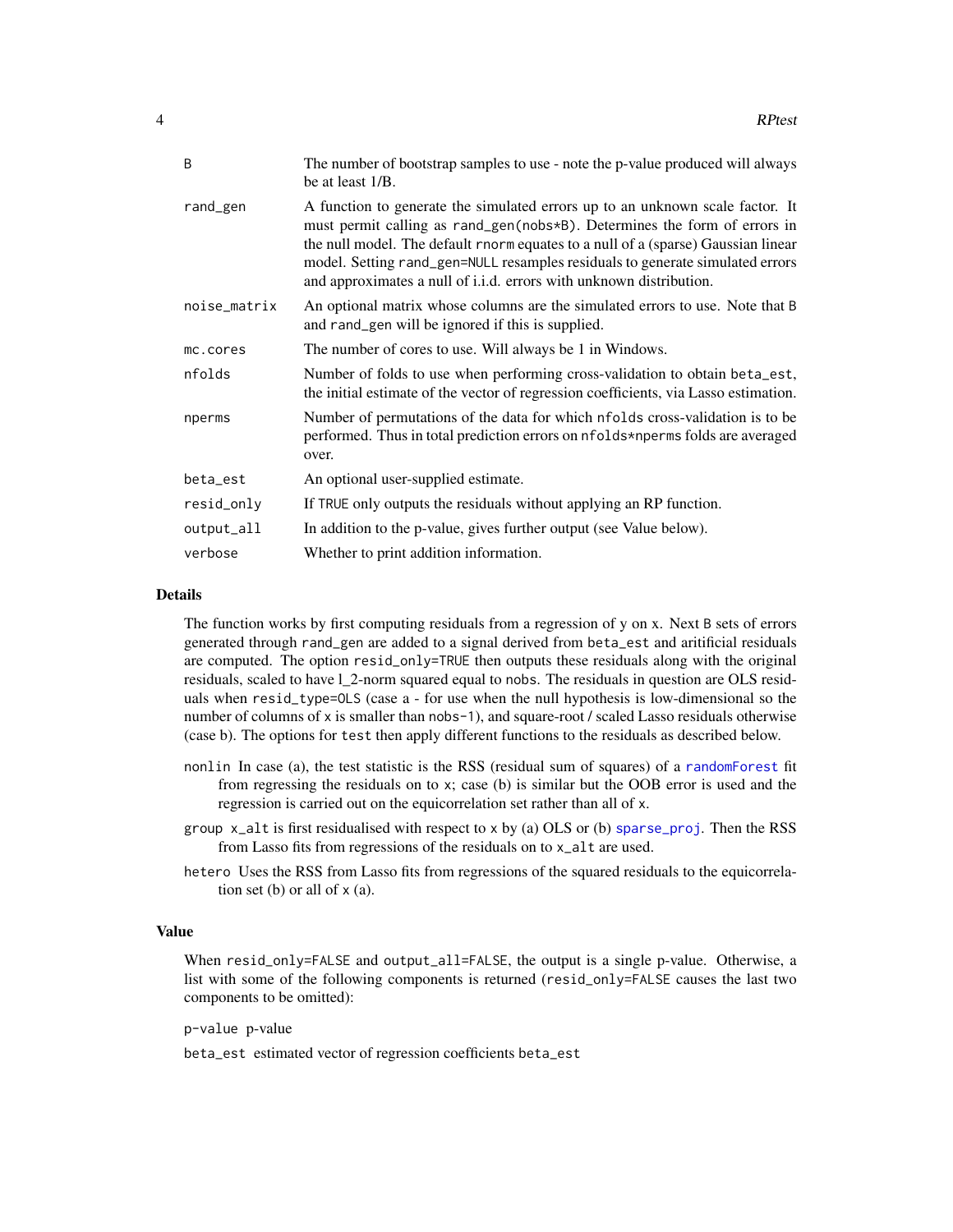- <span id="page-4-0"></span>sigma\_est set to 1 when resid\_type=OLS; otherwise the normalised root-RSS derived from beta\_est used in generated the simulated errors
- resid scaled residuals
- resid\_sim simulated scaled residuals
- test the test statistic(s) may be a vector if multiple RP functions are being used such as when test=group
- test\_sim a list of simulated test statistics

#### References

Shah, R. D., Buhlmann, P. (2017) *Goodness-of-fit tests for high dimensional linear models* [https:](https://rss.onlinelibrary.wiley.com/doi/10.1111/rssb.12234) [//rss.onlinelibrary.wiley.com/doi/10.1111/rssb.12234](https://rss.onlinelibrary.wiley.com/doi/10.1111/rssb.12234)

#### See Also

[RPtest\\_single](#page-4-1) and [sqrt\\_lasso](#page-6-1)

#### Examples

```
# Testing for nonlinearity
set.seed(1)
x <- scale(matrix(runif(100*200), 100, 200))
y \le x[, 1] + x[, 1]<sup>^4</sup> + rnorm(nrow(x))
out <- RPtest(x, y, test="nonlin", B=9L, nperms=2, resid_type = "Lasso")
# Testing significance of a group
y \le x[, 1:5] %*% rep(1, 5) + x[, 151] + rnorm(nrow(x))
(out <- RPtest(x[, 1:150], y, test="group", x_alt = x[, 151:200], B=9L, nperms=1))
# Testing for heteroscedasticity
x <- scale(matrix(runif(250*100), 250, 100))
hetero_sig \leq x[, 1] + x[, 2]
var_vec <- hetero_sig - min(hetero_sig) + 0.01
var_vec <- var_vec / mean(var_vec)
sd_vec <- sqrt(var_vec)
y \le x[, 1:5] %*% rep(1, 5) + sd_vec*rnorm(nrow(x))
(out <- RPtest(x, y, test="hetero", B=9L, nperms=1))
```
<span id="page-4-1"></span>RPtest\_single *Test significance of single predictors*

#### **Description**

Compute p-values for the significance of each variable in x.

#### Usage

```
RPtest_single(x, y, x_alt, B = 100L, rand_gen = rnorm, mc.cores = 1L)
```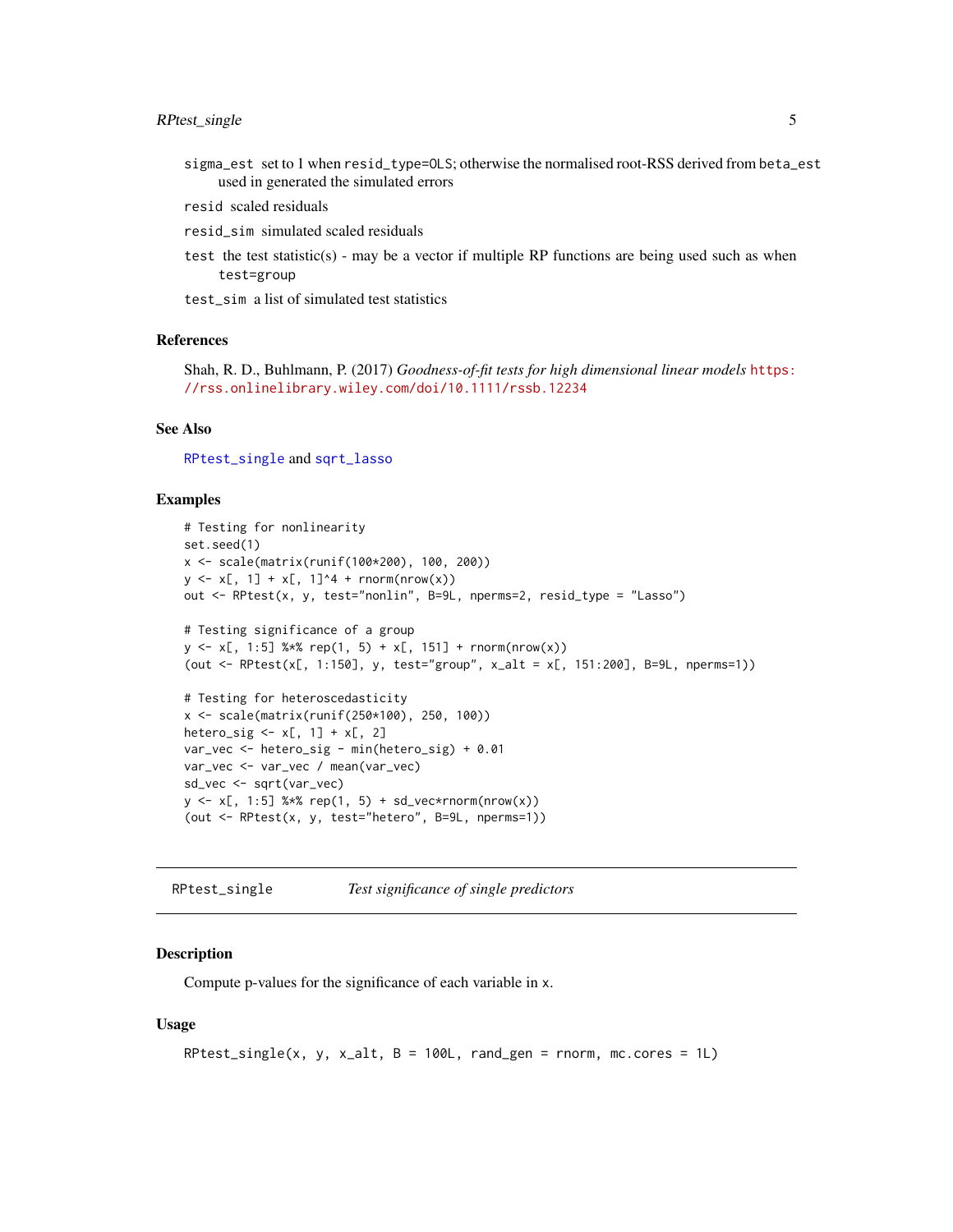#### <span id="page-5-0"></span>Arguments

| x        | Input matrix with nobs rows, each an observation vector.                                                                                                                                                                                                                                                                                                                                                                                                                                      |
|----------|-----------------------------------------------------------------------------------------------------------------------------------------------------------------------------------------------------------------------------------------------------------------------------------------------------------------------------------------------------------------------------------------------------------------------------------------------------------------------------------------------|
| У        | Response variable; shoud be a numeric vector.                                                                                                                                                                                                                                                                                                                                                                                                                                                 |
| x_alt    | Optional: a matrix with jth column the sparse projection of the jth column of x<br>on all its other columns i.e. the output of sparse_proj. If not supplied this is<br>computed by the function.                                                                                                                                                                                                                                                                                              |
| B        | Number of bootstrap samples. If set to 0, the asymptotic ditribution is used for<br>calibration.                                                                                                                                                                                                                                                                                                                                                                                              |
| rand_gen | A function to generate the simulated errors up to an unknown scale factor. It<br>must permit calling as rand_gen(nobs*B). Determines the form of errors in<br>each of the null models, though the results are broadly insensitive to this choice.<br>The default rnorm equates to null hypotheses of (sparse) Gaussian linear models.<br>Setting rand_gen=NULL resamples residuals to generate simulated errors and<br>approximates nulls of <i>i.i.d.</i> errors with unknown distributions. |
| mc.cores | Number of cores to use.                                                                                                                                                                                                                                                                                                                                                                                                                                                                       |

#### Value

A vector of p-values for each variable.

#### References

Shah, R. D., Buhlmann, P. (2017) *Goodness of fit tests for high-dimensional linear models* [https:](https://rss.onlinelibrary.wiley.com/doi/10.1111/rssb.12234) [//rss.onlinelibrary.wiley.com/doi/10.1111/rssb.12234](https://rss.onlinelibrary.wiley.com/doi/10.1111/rssb.12234)

#### See Also

[RPtest](#page-2-1) and [sparse\\_proj](#page-5-1)

#### Examples

```
x <- scale(matrix(rnorm(50*100), 50, 100))
x \leftarrow scale(x)y \le - as.numeric(x[, 1:5] %*% rep(1, 5) + rnorm(nrow(x)))
out <- RPtest_single(x=x, y=y, B=25)
```
<span id="page-5-1"></span>sparse\_proj *Sparse projections using the square-root Lasso*

#### Description

Regresses each column of x against all others in turn, using the square-root Lasso, and outputs residuals from the regressions. Thus it outputs a form of sparse projection of each column on all others. Alternatively, given two matrices x\_null and x\_alt, it regresses each column of x\_null on x\_alt in a similar fashion.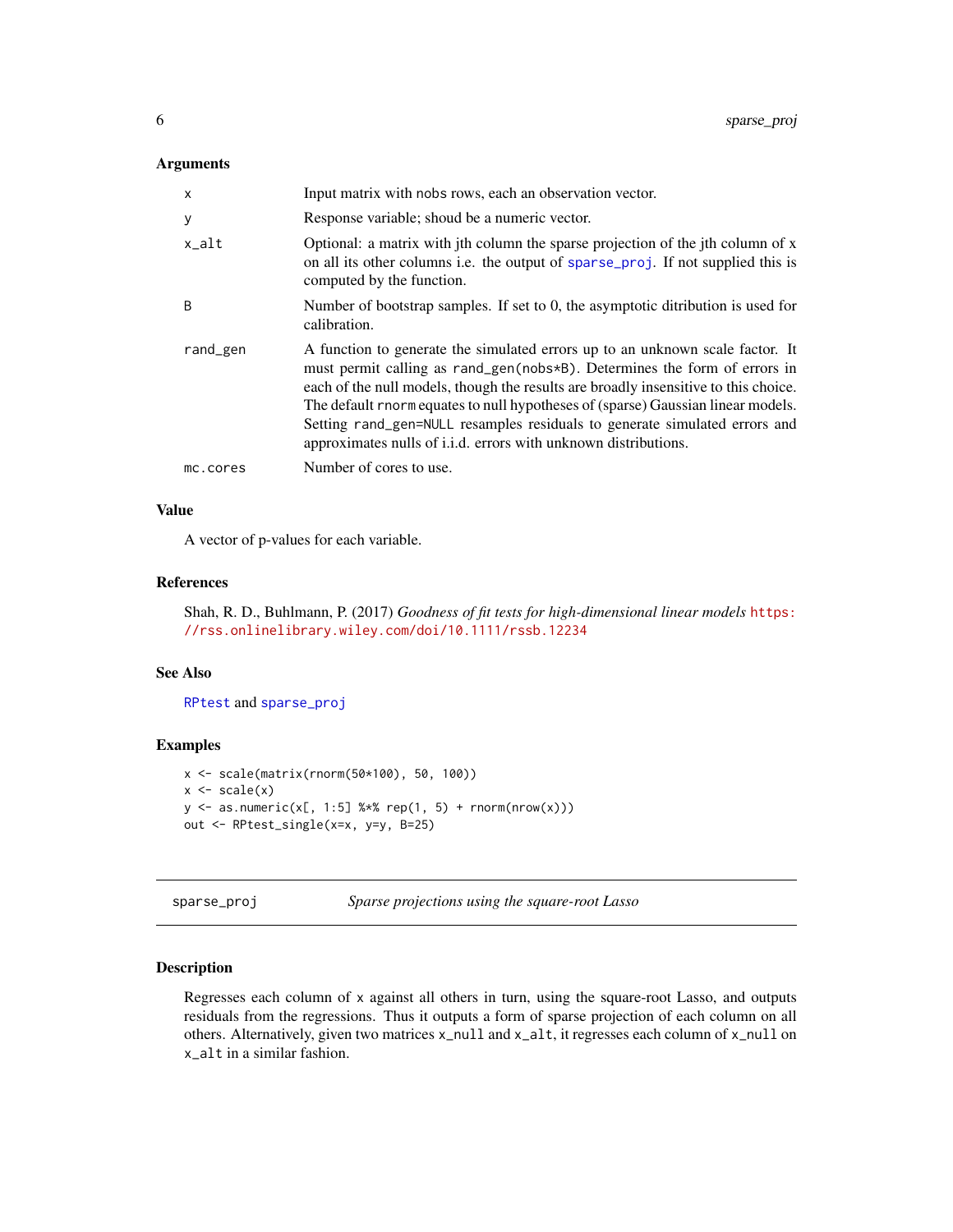#### <span id="page-6-0"></span>sqrt\_lasso 7

#### Usage

 $sparse\_proj(x, x\_null, x\_alt, mc.core = 1L, rescale = FALSE, ...)$ 

#### Arguments

| $\mathsf{x}$ | Matrix with each row an observation vector. Need not be supplied if $x$ -alt and<br>x_null are given.                             |
|--------------|-----------------------------------------------------------------------------------------------------------------------------------|
| x_null       | Matrix whose columns are to be regressed on to x_alt.                                                                             |
| $x$ alt      | Matrix which the columns of x_null are regressed on to. Must be specified if<br>x_null is given.                                  |
| mc.cores     | The number of cores to use. Will always be 1 in Windows.                                                                          |
| rescale      | Should the columns of the output be rescaled to have 1_2-norm the square-root<br>of the number of observations? Default is FALSE. |
| $\cdot$      | Additional arguments to be passed to sqrt_lasso.                                                                                  |

#### Value

A matrix where each column gives the residuals.

#### References

A. Belloni, V. Chernozhukov, and L. Wang. (2011) *Square-root lasso: pivotal recovery of sparse signals via conic programming. Biometrika, 98(4):791-806.*

T. Sun and C.-H. Zhang. (2012) *Scaled sparse linear regression. Biometrika, 99(4):879-898.*

T. Sun and C.-H. Zhang. (2013) *Sparse matrix inversion with scaled lasso. The Journal of Machine Learning Research, 14(1):3385-3418.*

#### See Also

[sqrt\\_lasso](#page-6-1) and [RPtest\\_single](#page-4-1).

#### Examples

```
x <- matrix(rnorm(50*100), 50, 100)
out <- sparse_proj(x)
```
<span id="page-6-1"></span>sqrt\_lasso *Square-root Lasso regression*

#### Description

Fits a linear model to potentially high-dimensional data using the square-root Lasso, also known as the scaled Lasso. The Lasso path is computed using the glmnet package.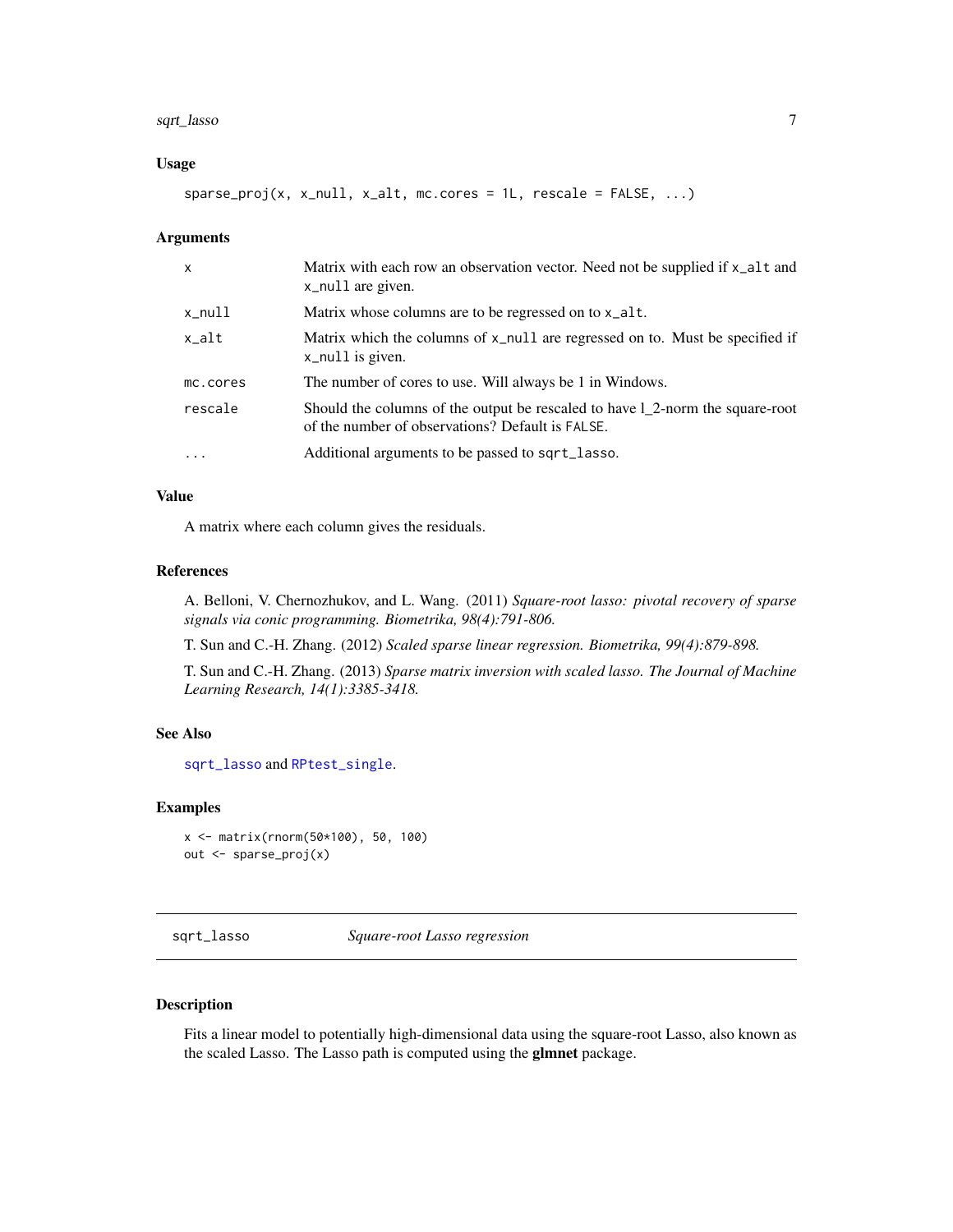#### <span id="page-7-0"></span>Usage

```
sqrt_\text{spt\_lasso(x, y, lam0 = NULL, exclude = integer(0), output_\text{all} = FALSE, ...)
```
#### Arguments

| $\mathsf{x}$    | Input matrix of dimension nobs by nyars; each row is an observation vector.                                                                                                                  |
|-----------------|----------------------------------------------------------------------------------------------------------------------------------------------------------------------------------------------|
| У               | Response variable; shoud be a numeric vector.                                                                                                                                                |
| $l$ am $\theta$ | Tuning parameter for the square-root / scaled Lasso. If left blank (recom-<br>mended) this is chosen using the method of Sun $\&$ Zhang (2013) implemented<br>in the <b>scalreg</b> package. |
| exclude         | Indices of variables to be excluded from the model; default is none.                                                                                                                         |
| output_all      | In addition to the vector of coefficients, if TRUE, also outputs the intercept, an<br>estimate of the noise standard deviation, and the output of glmnet.                                    |
| $\cdot$         | Additional arguments to be passed to glmnet.                                                                                                                                                 |

#### Details

First the Lasso path is computed using glmnet from **glmnet**. Next the particular point on the path corresponding to the square-root Lasso solution is found. As the path is only computed on a grid of points, the square-root Lasso solution is approximate.

#### Value

Either an estimated vector of regression coefficients with nvars components or, if output\_all is true, a list with components

beta the vector of regression coefficents

a0 an intercept term

- sigma\_hat an estimate of the noise standard deviation; this is calculated as square-root of the average residual sums of squares
- glmnet\_obj the fitted glmnet object, an S3 class "glmnet"
- lamda\_index the index of the lambda vector in the glmnet object corresponding to the square-root Lasso solution

#### References

A. Belloni, V. Chernozhukov, and L. Wang. (2011) *Square-root lasso: pivotal recovery of sparse signals via conic programming. Biometrika, 98(4):791-806.*

T. Sun and C.-H. Zhang. (2012) *Scaled sparse linear regression. Biometrika, 99(4):879-898.*

T. Sun and C.-H. Zhang. (2013) *Sparse matrix inversion with scaled lasso. The Journal of Machine Learning Research, 14(1):3385-3418.*

#### See Also

[glmnet](#page-0-0) and [scalreg](#page-0-0).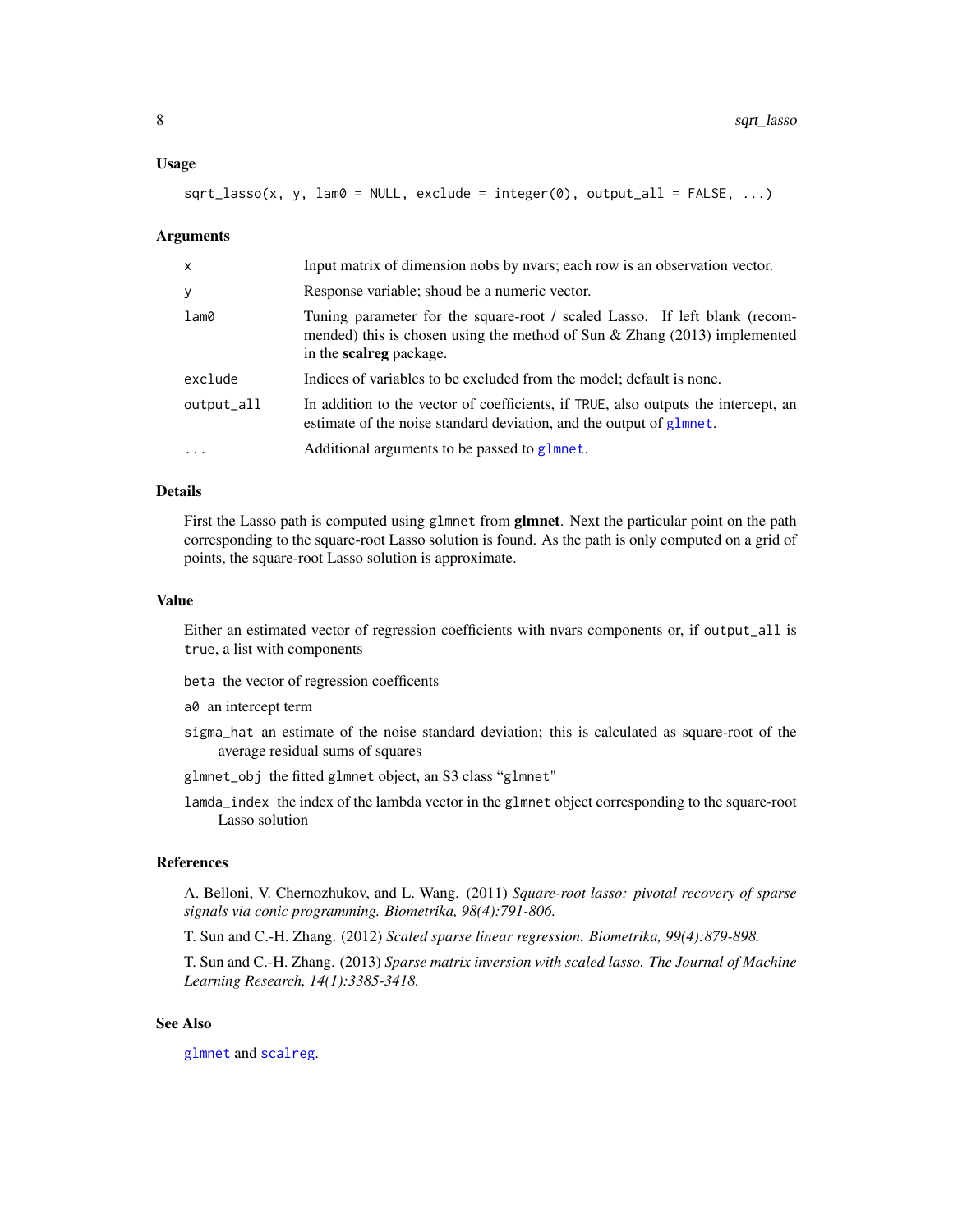sqrt\_lasso

#### Examples

```
x <- matrix(rnorm(100*250), 100, 250)
y \le x[, 1] + x[, 2] + \text{norm}(100)out <- sqrt_lasso(x, y)
```